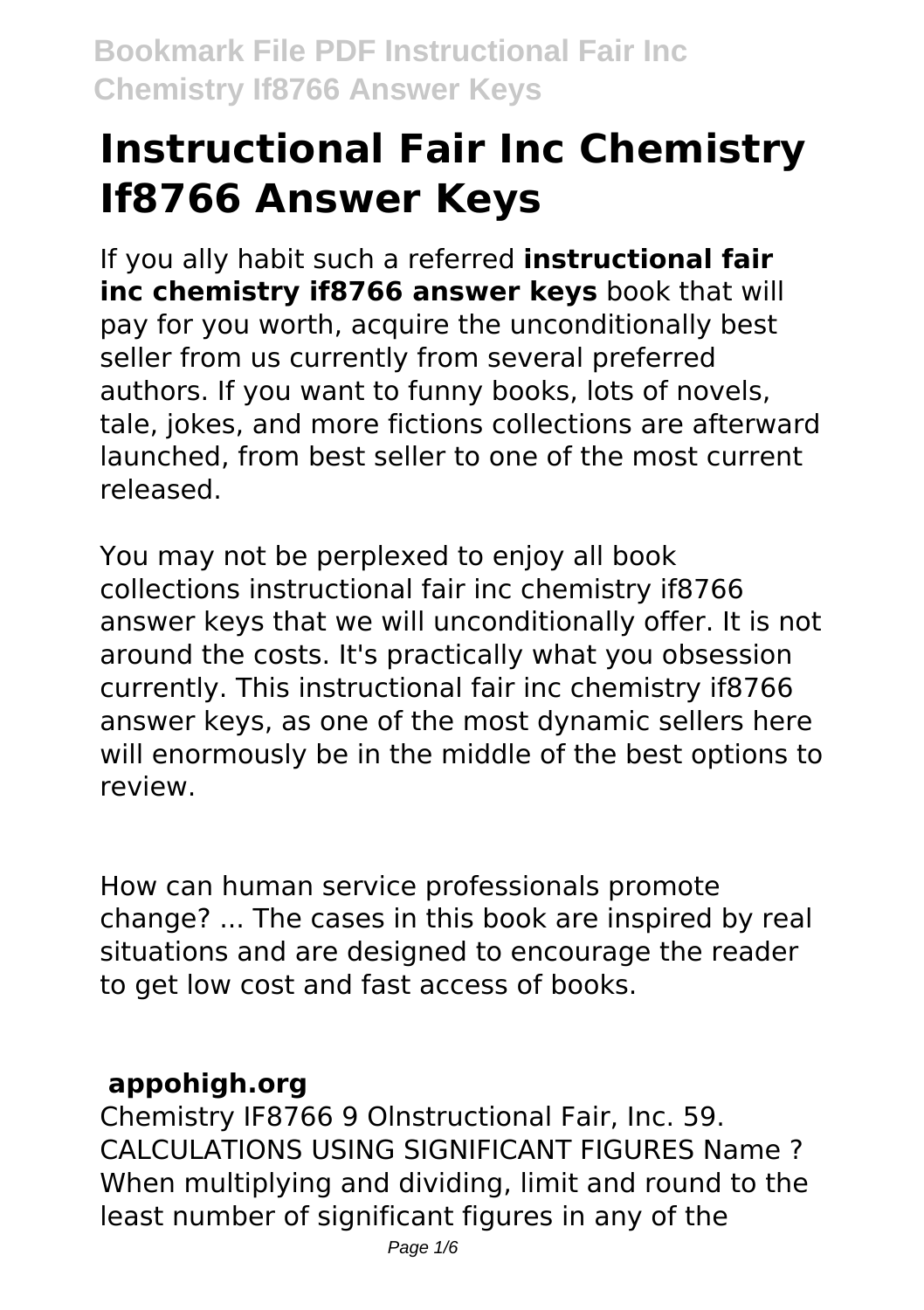factors. 11 Example  $1:23.0$  cm x 432 cm x 19 cm = 188,784 cm3 11

#### **Instructional Fair Inc Chemistry If8766**

Instructional Fair Inc Chemistry If8766 Answer Key Get Instant Access to eBook Chemistry If8766 Answers PDF at Our Huge Library Compounds Directions Chemistry IF8766 Page 45 Instructional Fair Inc Title.

## **Naming Ionic Compounds - Ms. Agostine's Chemistry Page**

IDEAL GAS LAW Use the ideal Gas Law below to solve the following problems. pressure in atmospheres volume in liters number of moles L atm Universal Gas  $Constant = 0.0821$ 

## **Writing Formulas From Names - Ms. Agostine's Chemistry Page**

Title: KMBT\_654-20140114144911 Created Date: 1/14/2014 2:49:11 PM

#### **Gram Formula Mass Instructional Fair Answer Key**

Combined Gas Law Worksheet Answer Key Instructional Fair Combined Gas Law 22 Solubility (Polar vs. Nonpolar) 74 Periodic Table Worksheet 36 Acids and Bases Crossword 90. Periodic Gram Formula Mass 49 Answer Key 103-128 Instructional ... Download: Chemistry if8766 instructional fair answers combined gas chemistry laws if8766 worksheet answer key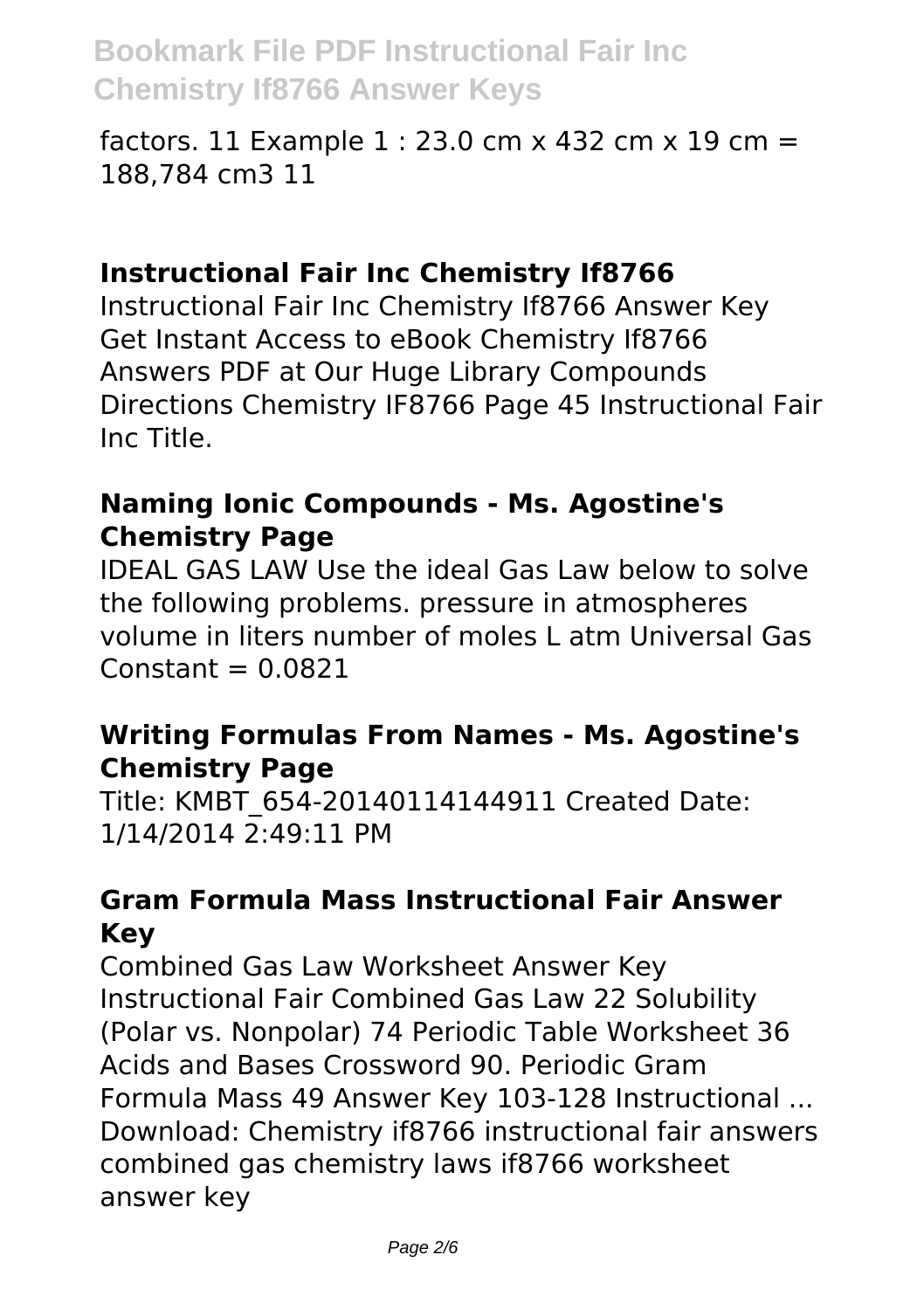## **www.newburyparkhighschool.net**

Instructional Fair books and educational products provide innovative skill building exercises designed to help educators engage and inspire students from kindergarten to 8th grade. Working in collaboration with educators, Instructional Fair reaches beyon.

## **Instructional Fair Inc Chemistry If8766 Answer Key**

Tricia's Compilation for 'chemistry if8766 instructional fair inc answer key' www.darienps.org Answers to Gram Formula Mass Worksheet (On the bottom is says: Chemistry IF8766

## **www.manhassetschools.org**

r i c Page 4:2 ANSWER KEY WRITING FORMULAS (CRISS-CROSS METHOD) Name IONIC BONDING Name \_ Ionicbondingoccurswhenametcl hcnstersoneormoreelectrons10anonmelolln on ...

## **trom .PO.' NO, - d2ct263enury6r.cloudfront.net**

Writing Formulas From Names Directions: Write the formulas of the following compounds. 1. ammonium phosphate (NH 4) 3 PO ... Chemistry IF8766 Page 48 Instructional Fair, Inc. Title: Name: Author: ASD

## **web1.tvusd.k12.ca.us**

Boyle's Law - Solutions 1) If I have 5.6 liters of gas in a piston at a pressure of 1.5 atm and compress the gas until its volume is 4.8 L, what will the new pressure inside the piston be?

## **KMBT 654-20140114144911 - Berger's Chemistry Class**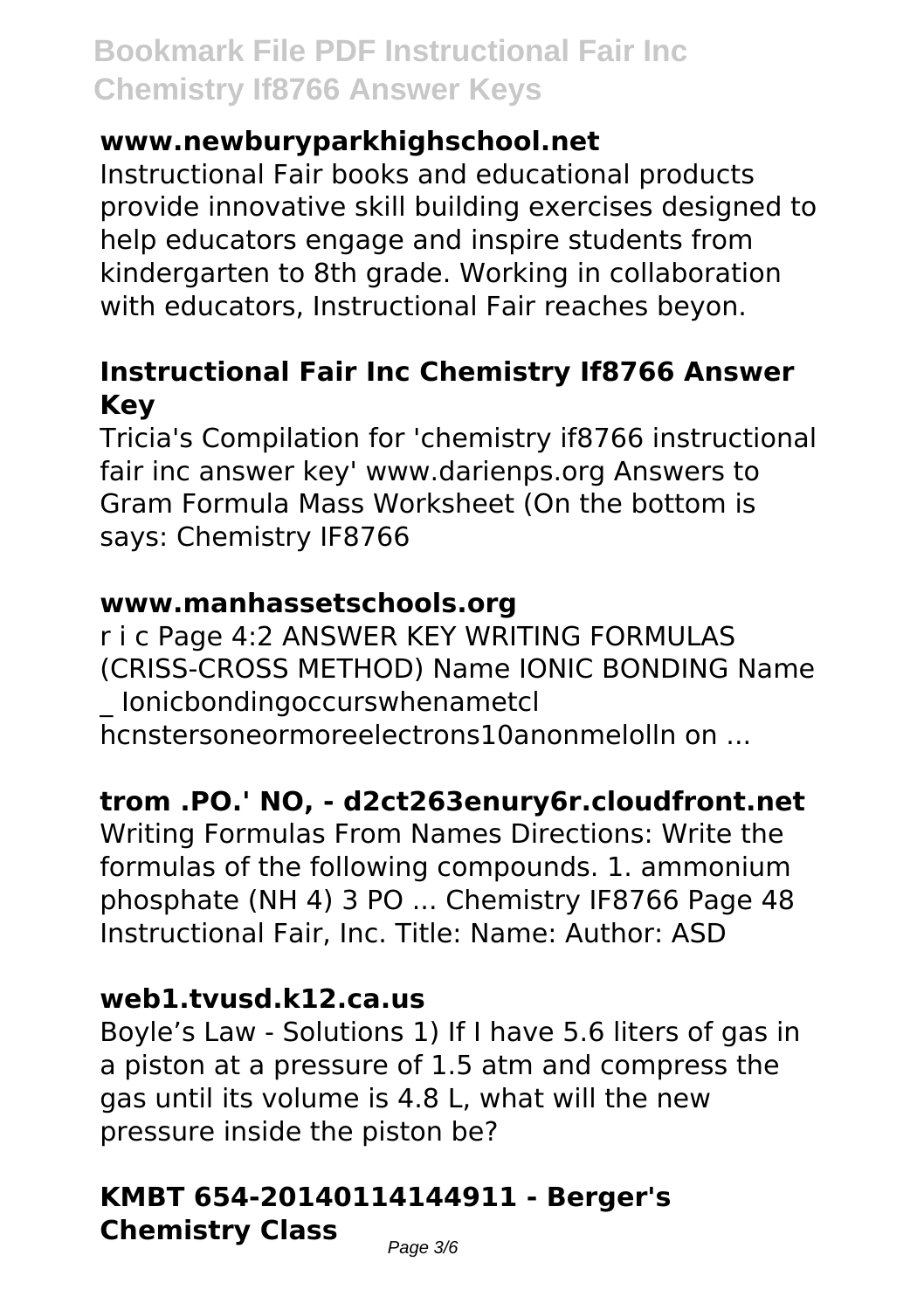Gram Formula Mass Instructional Fair Answer Key Worksheet Answers PDF is available at our online library. With our Chemistry If8766 Instructional Fair Inc Answers Chemistry Gram Formula Mass If8766. The Triple and Four Beam Balances 3 Determining Empirical Formulas 55 Gram Formula Mass 49 Answer Key 103-128 Instructional Fair is an imprint ...

## **Instructional Fair Workbooks**

enstructional Fair, Inc. 5. 35 g of CuSOa,5H20 Determine the number of grams in each of the quantities below. 1, 2.5 moles of NaCl 2. 0.50 moles of 3, 1.70 moles of KMn04 4, 0.25 moles of KCI e, ST 5. 3.2 moles of CuS0405H20 Chemistry IF87óó

## **Homework-Chemistry: Instructional Fair: 9781568221434 ...**

Instructional Fair Inc INSTRUCTIONAL FAIR WORKSHEETS ANSWERS. 54 Download(s) PERCENTAGE COMPOSITION ANSWERS INSTRUCTIONAL FAIR INC. 49 Download(s). Holt Modern Chemistry Worksheet Answers pdf / Download Free Holt Content Article Directory Chemistry if8766 answers pg 54 percentage composition: vapor. Download: Solution crossword instructional ...

## **Percentage Composition Worksheet Answers Instructional ...**

key chemistry if8766 instructional fair inc answer key chemistry. key Instructional Fair Inc Chemistry If0235 Instructional Fair Inc Chemistry If8765 Answer Key.

# **NAMING HYDROCARBONS Name**

©Instructional Fair, Inc. 20 Chemistry IF87ó6.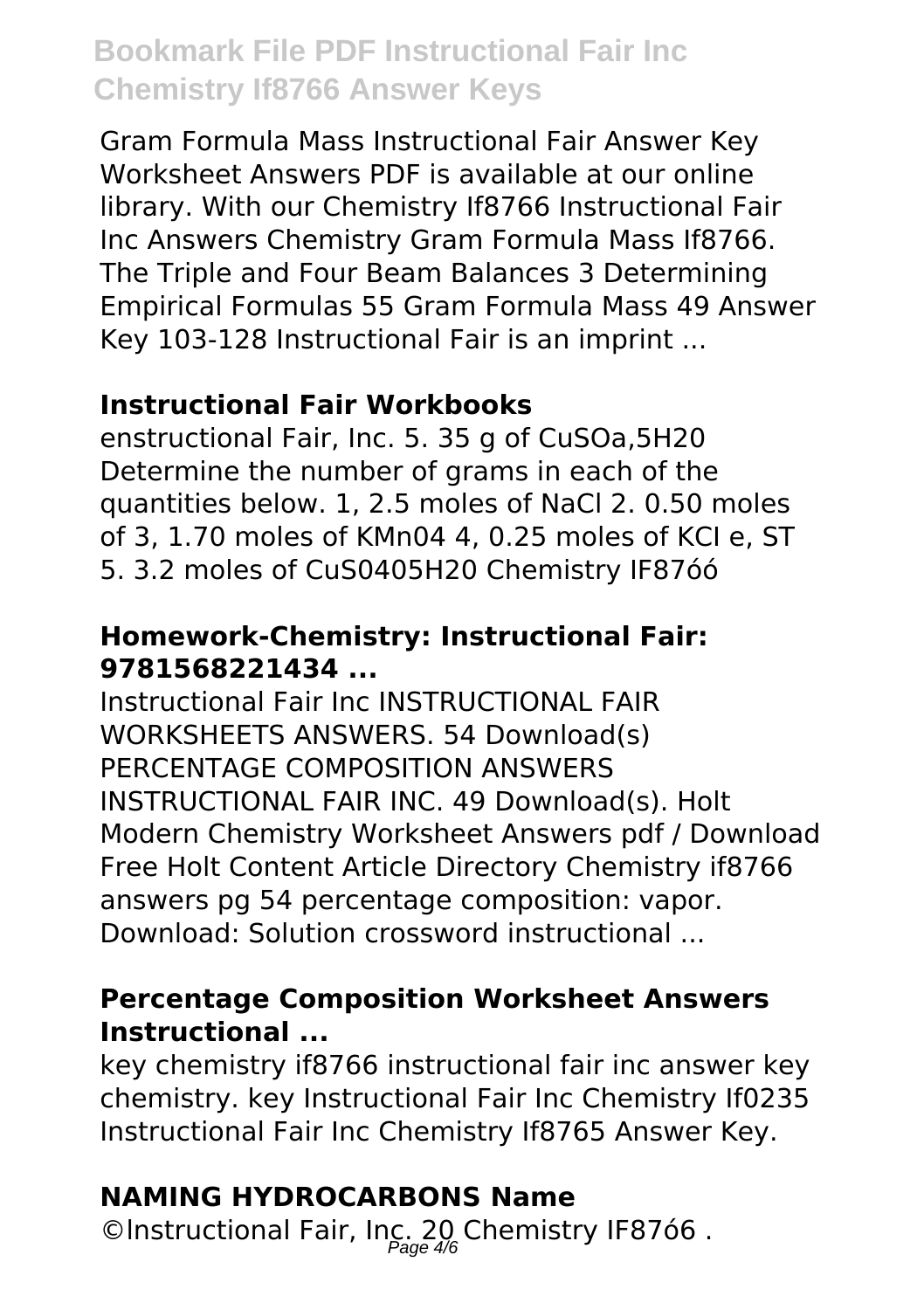CHARLES' LAW Name charles' Law states that the volume of a gas varies directly with the Kelvin temperature, assuming that pressure is constant. We use the following formulas: - or  $x = x$  T K oc + 273

## **Combined Gas Law Worksheet Answer Key Instructional Fair**

NAMING HYDROCARBONS Name Name the compounds below according to the IUPAC naming system 1. H H H I I I H  $-C$  -C -C -H I I I H H H 5.

#### **Boyles Law Worksheet with anwer key**

of MSU Denver undergraduates are the first in their family to go to college. 25. The average undergrad at MSU Denver is 25 years old. 54%. of our undergraduates transfer to MSU Denver. Take your first steps on campus and discover the possibilities that await Schedule a visit. REQUEST INFO.

## **Chemistry if0235 instructional fair inc if8766 - BitBin**

Created Date: 1/9/2015 3:21:12 PM

#### **chemistry if8766 answers - Bing**

Homework-Chemistry [Instructional Fair] on Amazon.com. \*FREE\* shipping on qualifying offers. Book by Instructional Fair

## **SIGNIFICANT FIGURES Name**

Naming Ionic Compounds Directions: Name the following compounds using the Stock Naming System. 1. CaCO 3 ... Chemistry IF8766 Page 45 Instructional Fair, Inc. Title: Name: Author: ASD Created Date: 1/17/2010 4:03:36 PM....<br><sub>Page 5/6</sub>